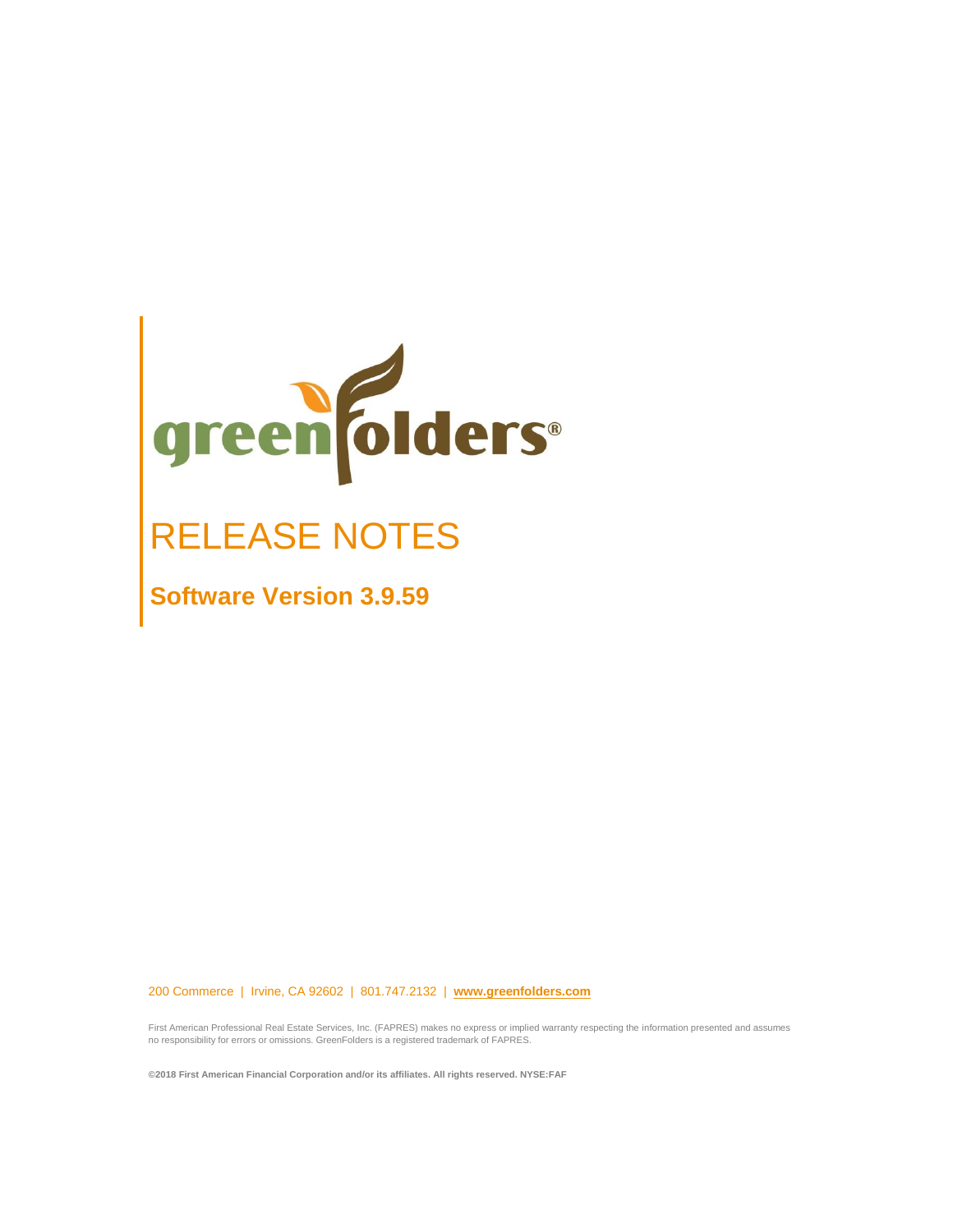

### About this Document

*GreenFolders Release Notes* provide information on the latest version of the GreenFolders Office Management System.

#### **Scope**

This document discusses the System Requirements, as well as the New Features, Improvements, and Bug Fixes included in the release.

#### **Acronyms and Abbreviations**

The following acronyms and abbreviations are used in this document:

- GF GreenFolders
- OS Operating System
- SMTP Simple Mail Transfer Protocol
- SSL Secure Sockets Layer
- TLS Transport Layer Security
- SQL Structured Query Language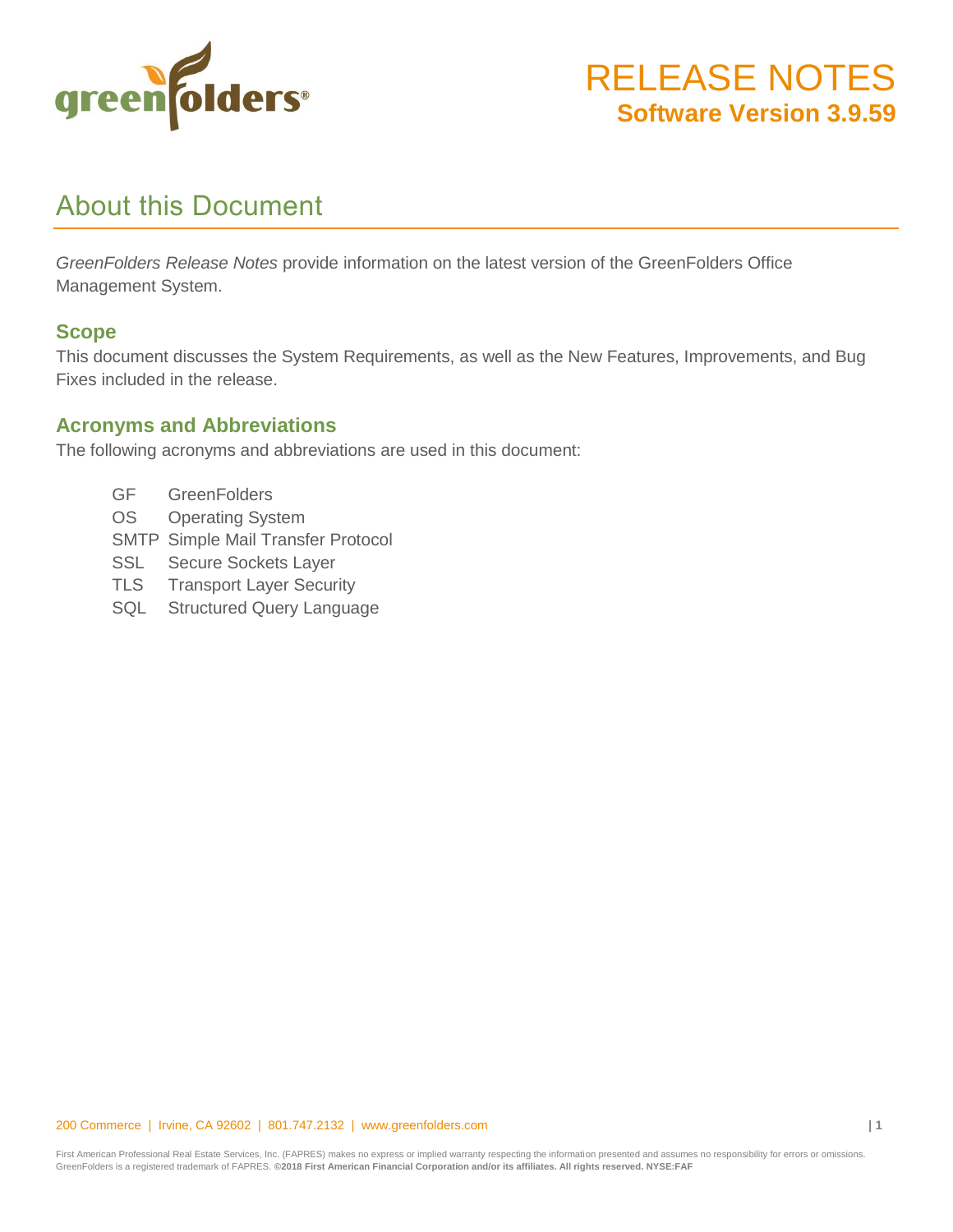

# System Requirements

This section discusses the system requirements for GreenFolders.

#### **Workstation**

- **Operating System:** Windows 7, 8.1 and 10 Professional
- **Framework**: Microsoft .NET: 4.6.2
- **Processor:** Intel Pentium 4 @ 2.8 GHz, or greater
- **Hard Drive:** 200 MB Minimum; 1 GB Recommended
- **Memory:** 4 GB; 8 GB Recommended
- **Graphics:** 256 MB Minimum and DirectX v.9
- **Internet Connection**: An internet connection is required at each site for remote Help Desk support

#### **Server**

- **Operating System:** Microsoft Windows Server 2008 R2, 2012 or 2016 with current service packs. 32 bit and 64-bit versions are supported
- **Framework:** Microsoft .NET 4.6.2
- **Processor:** Core 2 Duo, Core 2 Quad or Xeon Class Processor
- **Database:** Microsoft SQL 2012, 2014, 2016 Express or Standard. Recommendations based on user count; contact GreenFolders Sales or GreenFolders Support for details.
- **Memory:** 4 GB Minimum; 8 GB Recommended. Recommendations based on user count; contact GreenFolders Support for details.
- **Hard Drive:** Minimum 250 GB of available space dedicated for GreenFolders. Recommendations based on user count; contact GreenFolders Support for details.
- **Network Card:** Gigabit/100 MB network card. A static MAC address is required for virtual environments.

#### **Backup Notice**

When utilizing Microsoft SQL Express as your GreenFolders database engine, the data cannot be copied by regular system backups or automated backups and will require an additional specialized backup process. You are solely responsible for backing up GreenFolders data as it shall deem reasonably necessary to protect its images and information. GreenFolders strongly recommends that the specialized GreenFolders backup be done on a daily basis in addition to your regular system backups.

#### **Network Notice**

GreenFolders is a client-server application for Windows designed to operate effectively in a variety of different network environments. If your organization has remote offices and/or your users connect remotely using Citrix, Terminal Server or some other remote application, please contact GreenFolders Technical Support to ensure desired functionality is achieved.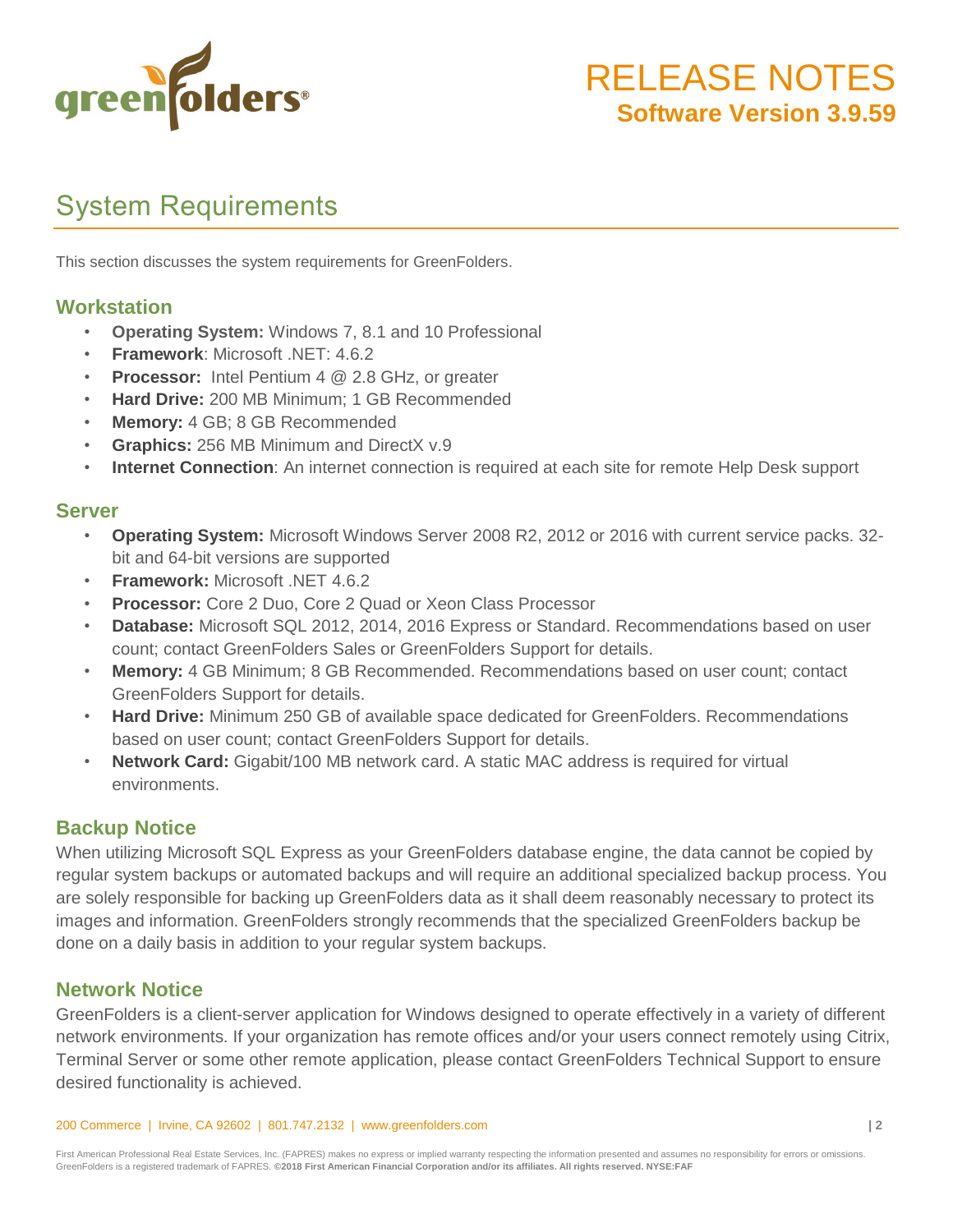

## Bug Fixes

The following bugs have been fixed:

- 1880535: Syntax error in Data Grid for systems connected to Pervasive databases
- 1886014: Information in the Data Grid is not displayed for some folders

#### 200 Commerce | Irvine, CA 92602 | 801.747.2132 | www.greenfolders.com **| 3**

First American Professional Real Estate Services, Inc. (FAPRES) makes no express or implied warranty respecting the information presented and assumes no responsibility for errors or omissions. GreenFolders is a registered trademark of FAPRES. **©2018 First American Financial Corporation and/or its affiliates. All rights reserved. NYSE:FAF**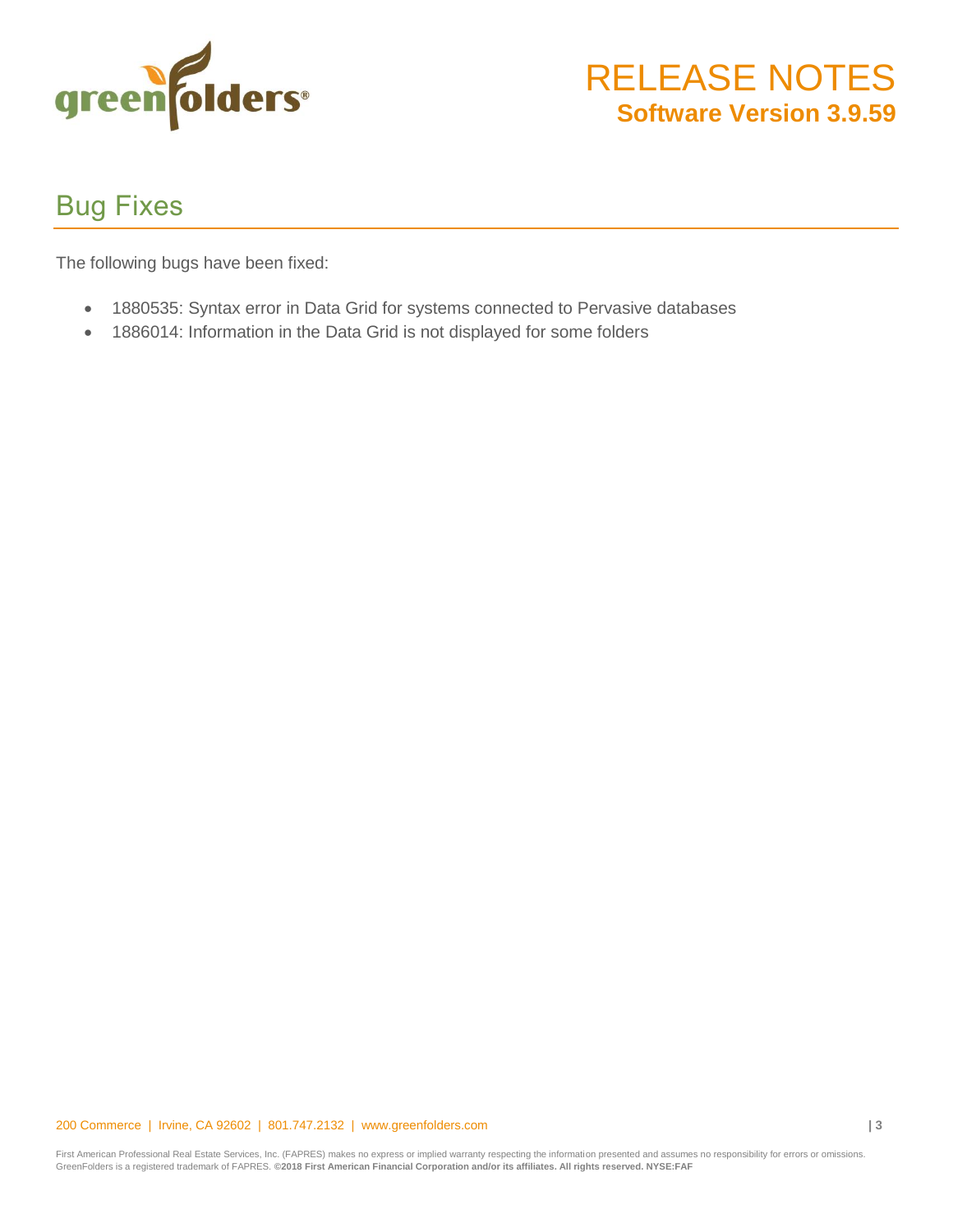

### General Updates

The following updates have been added in this release:

#### **Adding Attachments via Drag and Drop**

1392904: A drag operation is already in progress - Implemented a change for improved error handling to prevent the application from closing when this error occurs.

#### 200 Commerce | Irvine, CA 92602 | 801.747.2132 | www.greenfolders.com **| 4**

First American Professional Real Estate Services, Inc. (FAPRES) makes no express or implied warranty respecting the information presented and assumes no responsibility for errors or omissions. GreenFolders is a registered trademark of FAPRES. **©2018 First American Financial Corporation and/or its affiliates. All rights reserved. NYSE:FAF**